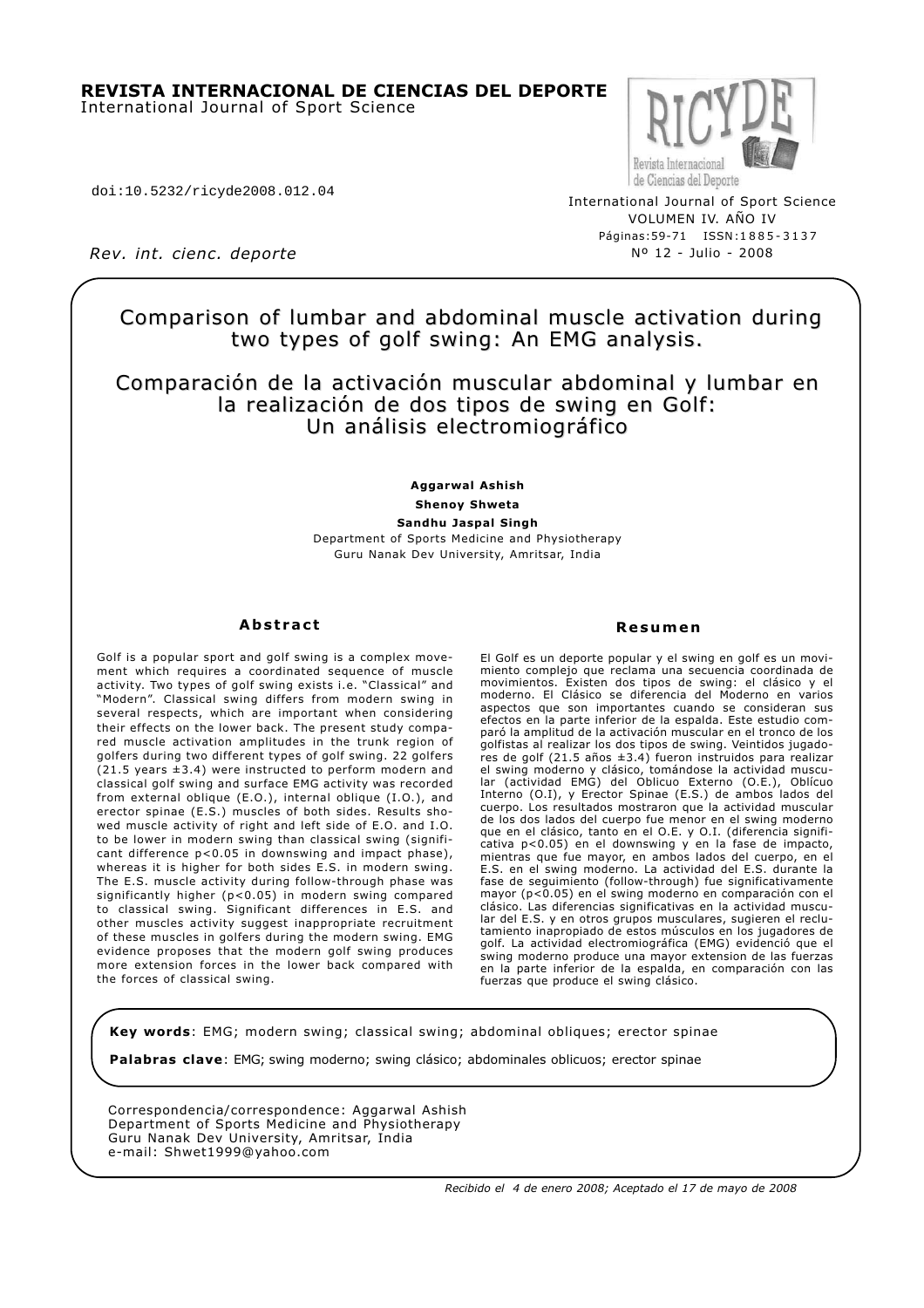# **Introduction**

 $\Delta$  olf is a popular sport and the basic rules of the game are the same regardless of age, Golf is a popular sport and the basic rules of the game are the same regardless of age, Sex, or skill level (Pink et al. 1993). According to (Batt, 1993) Golf cannot be considered as a particularly demanding sport either aerobically or anaerobically; however to play well requires considerable skill and practice. Golf swing is a complex movement which requires a coordinated sequence and considerable amount of muscle activity to efficiently transfer the power generated by the golf swing (McHardy et al. 2005).

There are two types of golf swing which exists that is "Classical" and "Modern" golf swing. Classical swing differs from the "modern" swing in several respects, which are important when considering their effects on the lower back (Hosea et al. 1996).

The classic technique which is predominantly used in earlier part of twentieth century, utilizes a backswing with a flatter swing plane and a large hip and shoulder turn, here on the follow-through, golfer finishes in a relaxed upright "I" position and the momentum of player moving forward (McHardy et al. 2005). On the other hand modern swing utilizes larger shoulder turn, but smaller hip turn to build torque in the back and shoulders. The follow-through is characterized by the hyper extended back "reverse C" position (McHardy et al. 2005).

Recent aspect of 'modern' golf swing can also be described as stretch-shorten cycle activity, in which the muscles of the lower, mid-section and upper body are rapidly stretched prior to shortening. The effective utilization of this cycle will enable the golfer to obtain greater distance, while the mechanisms underlying the improved power in stretchshorten cycle than concentric actions remain controversial (Hume et al. 2005). Thus modern swing is thought to deliver more power to the shot and higher ball trajectory. It is now most popular golf swing, both in professional and amateur ranks (Hosea, 1996).

Research has also found that most common injury mechanism was during golf swing and low back pain has been identified as most common musculoskeletal problem affecting both amateur and professional golfers (McCaroll, 1996). As many injuries were related to the golf swing, asymmetrical nature of the golf swing and the larger forces associated with the swing may be again a predisposing factor in golf swing related injury (McHardy et al. 2007). The modern golf swing leads to greater angular displacement of the spine and is suspected as being a major source of injury suffered by both professional and amateur golfers (Stover, 1976).

Many different muscle groups contribute to initiation and completion of golf swing, the trunk muscles i.e. lumbar erector spinae and abdominal obliques are known to contribute considerably to the generation of power and stability during different phases of golf swing. Using surface EMG (Pink et al. 1993) and (Watkins et al. 1996) found out activities of these muscles during different phases of golf swing but they failed to report the type of golf swing they had studied.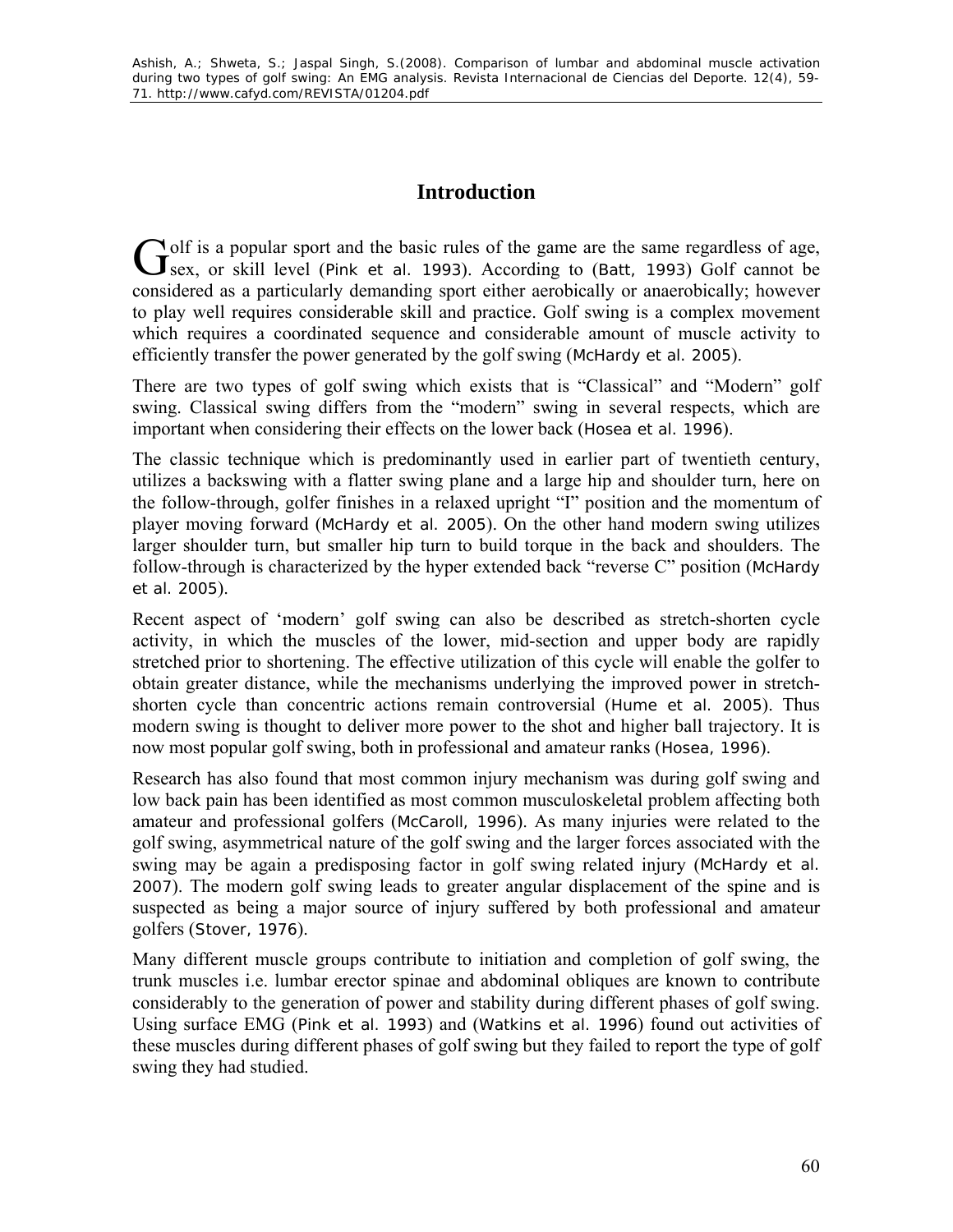Ashish, A.; Shweta, S.; Jaspal Singh, S.(2008). Comparison of lumbar and abdominal muscle activation during two types of golf swing: An EMG analysis. *Revista Internacional de Ciencias del Deporte.* 12(4), 59- 71. http://www.cafyd.com/REVISTA/01204.pdf

Although the above literature provide valuable amount of information on golf kinetics, kinematics, muscle activity during golf swing and injury patterns but none has specifically compared myoelectric activity of lumbar and abdominal muscles in different swing patterns. Documentation of myoelectric activity in these muscle during two different golf swing allow a better understanding of the stresses associated with golf swing and could lead to technique modifications that would minimize low back stress and injury risk. The aim of present study was to compare the lumbar and abdominal muscle activation using surface EMG during two different type of golf swing i.e. "Classical" and "Modern" golf swing.

# **Materials and Methods**

#### *Study Design:*

Same subject experimental design was used for this study.

#### *Participants:*

Twenty two right handed male golfers belonging to Panthers Golf Club volunteered to participate in this study. All subjects gave informed consent before participating in this study. All were free of any orthopaedic or neurological disorders. The average age was 21.5 years  $(\pm 3.4)$  with a range of 15 to 27 years.

#### *Technique:*

The golf swing was divided into the following four points in time and a webcam was used for defining these points:

- 1. Address: The instant before the first movement of the club head away from the ball.
- 2. Top of Backswing: The instant at which the club head reached its most lateral position, before changing direction.
- 3. Impact: The instant after which the ball had left the tee. At this point, the club head was in a position similar to that which it was in at the address.
- 4. End of Follow-through: The instant when the club head came to rest behind the golfer.

From these points the backswing was defined as the time between the address and the top of backswing, the downswing was as the time between the top of backswing and impact, the follow-through as the time between impact and the end of follow-through and total swing as the sum of backswing, downswing, impact and follow-through.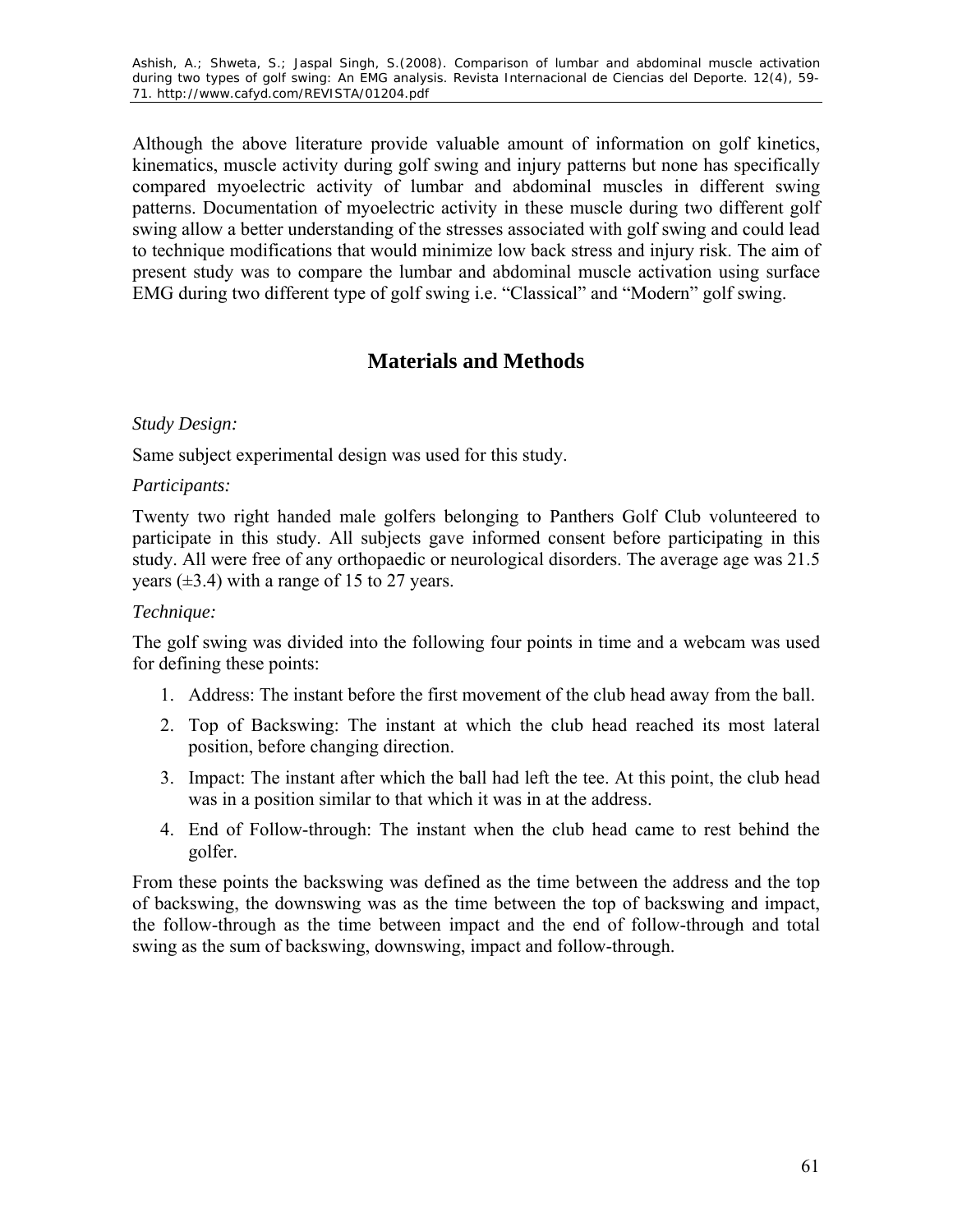## *General Procedure:*

Each golfer was asked to warm up and take the several practice swings before the study so that they prepare for maximal effort shot with a 5 iron. Golfers were debriefed about both types of golf swing (i.e. modern and classical) and appropriate visuals were shown to them prior to the start of study. They were told to do practice swings so that they can accustom themselves with the swings. Subsequently, golfers were asked to hit 10 maximal efforts shots of classical golf swings and 10 maximal effort shots using modern swing. As EMG used in experiment is a 4 channel one the first 5 shots of classical swing were taken using E.S. and I.O. muscles of both sides. Similarly, remaining 5 shots of classical swing were taken using E.O. and I.O. muscles of both sides. The same set up is used for the recording of EMG activity during the modern swing. This set up is used to look for the reproducibility pattern of golf swing and the data were recorded only when the I.O. EMG activity showed reproducibility. These shots were hit with 5 iron while video and EMG data were recorded simultaneously.

## *Instrumentation:*

Apparatus used for surface EMG recording was NORAXON 4 channel EMG, USA manufactures: Myosystem 1200. EMG signals were amplified by Driver Linx (input impedence  $=10$  milliohm A/D converter with  $\pm 5V$  input range). Following settings were used: bandwidth =10-500 Hz, input impedence =10m $\Omega$ , CMRR = 110 dB, maximum input voltage  $=\pm 5V$ , sampling rate  $= 1000$  Hz, gain  $= 1000$ , RMS window  $= 100$ ms.

#### *EMG data recording:*

 Each subject's skin was prepared for EMG electrode placement by shaving, abrading the skin with fine emery paper, and than cleaning the area thoroughly with an alcohol swab. Pairs of Ag-AgCl surface EMG electrodes (8 mm active diameter) were attached to skin. The inter electrode distance was kept constant at 20 mm apart along the expected muscle fiber direction of the external oblique (E.O.) (15 cm lateral to umbilicus at transverse level of umbilicus), internal oblique (I.O.) (below external oblique and just superior to the inguinal ligament) and erector spinae (E.S.) (6 cm lateral to  $L_2$ ). A ground electrode was placed over the left anterior superior iliac spine. Video data were collected simultaneously using a webcam (Logitech-0.5 mega pixel) which was connected to EMG machine to synchronize with EMG data during different phases of the golf swing.

## *EMG normalizing procedure:*

Before the golf swing trials, EMG data of above muscles were collected during maximal voluntary isometric contractions (MVIC) in order to normalize the EMG data during the swing. Subjects were asked to perform MVIC for each concerned muscle as described by (Daniels and Worthingham's, 2003). EMG data was collected for 10 seconds (3 repetitions) and the maximum activity for 1 second was taken as MVIC. All EMG activity reported here is expressed as %MVIC.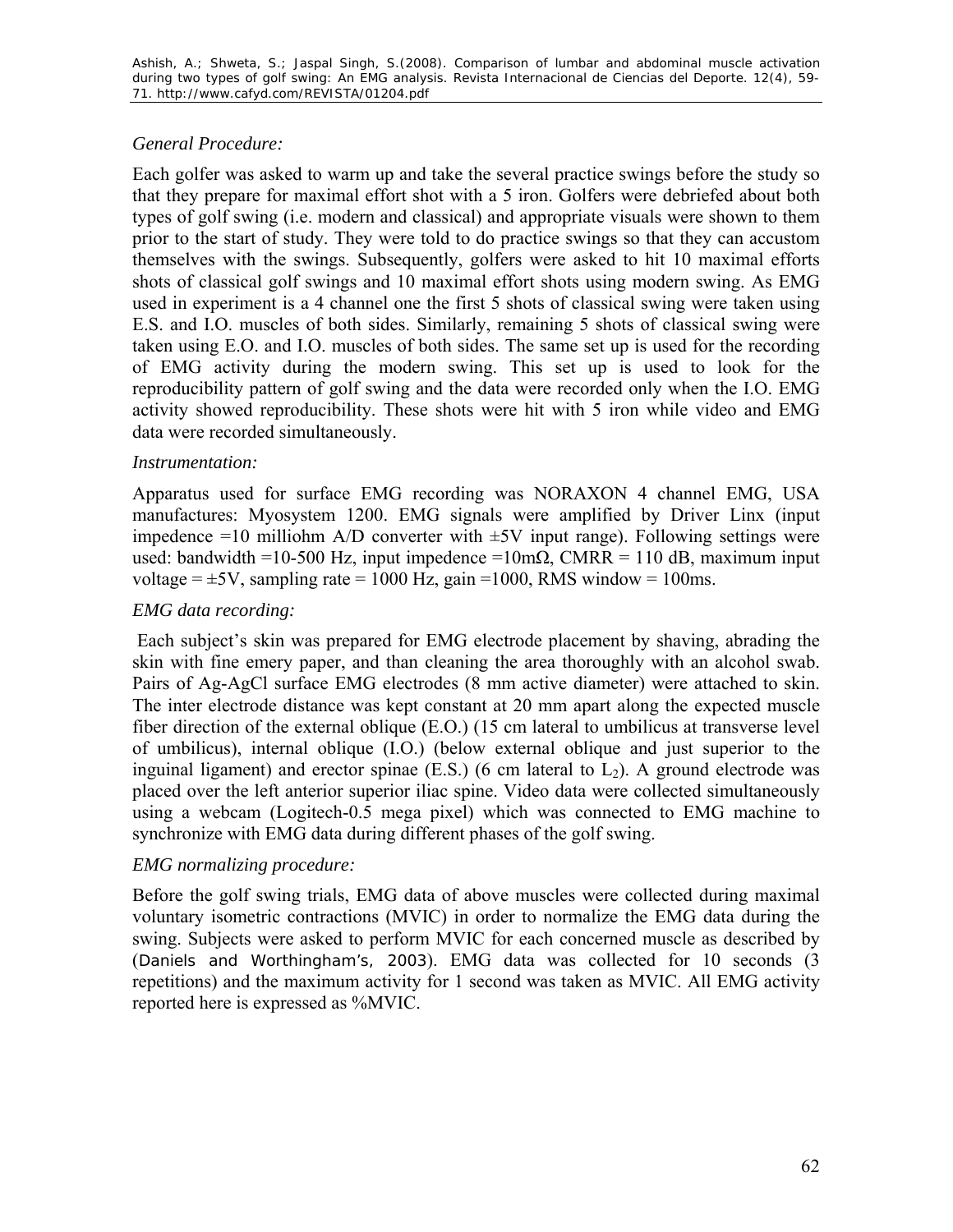## *Statistical Analysis:*

All the data were analyzed using related (paired) 't' test to determine significant differences that existed between two types of swings. The p-value was considered significant when it was found to be less than the usual level of 0.05. The Stastical analyses were performed using SPSS 14.0.

## **Results**

Because the golfers all played right handed, the backswing phase represents a clockwise rotation of each subject's torso. The large standard deviation among the golfers in muscle activity recorded during each phase of the golf swing is a phenomenon commonly encountered in EMG studies. This is why only reproducible trends in muscle activities during the phases of golf swing rather the absolute numbers were analyzed.

## *Erector Spinae Activity*:

*Left E.S.:* The erector spinae muscle exhibited EMG activity below 30% MVIC i.e.  $29.22\% \pm 8.56$  in classical and  $30.39\% \pm 9.92$  in modern swing during backswing. Activity in classical showed  $31.73\% \pm 11.00$  and modern showed  $34.01\% \pm 13.86$  MVIC during down swing phase. In impact phase both in classical as well as in modern swing activity continuously increased to 34.53%±13.76 MVIC and 35.36%±12.54 MVIC respectively. In follow-through phase of golf swing, in classical swing the EMG activity recorded were  $33.40\% \pm 15.23$  MVIC and for modern EMG activity recorded were  $46.51\% \pm 11.70$  MVIC (Fig. 1).

*Right E.S.:* Muscle exhibited slightly higher activity in classical swing (29.75% $\pm$ 10.72) and lower in modern swing (27.53%±7.51). During downswing phase activity was 32.27%±11.98 and 34.22%±11.87 MVIC and in impact phase it was 35.33%±18.03 and for classical and modern swing respectively. In follow-through, during classical it showed  $35.87\pm18.48$  MVIC and  $46.62\% \pm 11.48$  MVIC was shown during modern swing (Fig. 2).



Fig. 1: Comparison of %MVIC of Left E.S. muscle between classical and modern golf swing.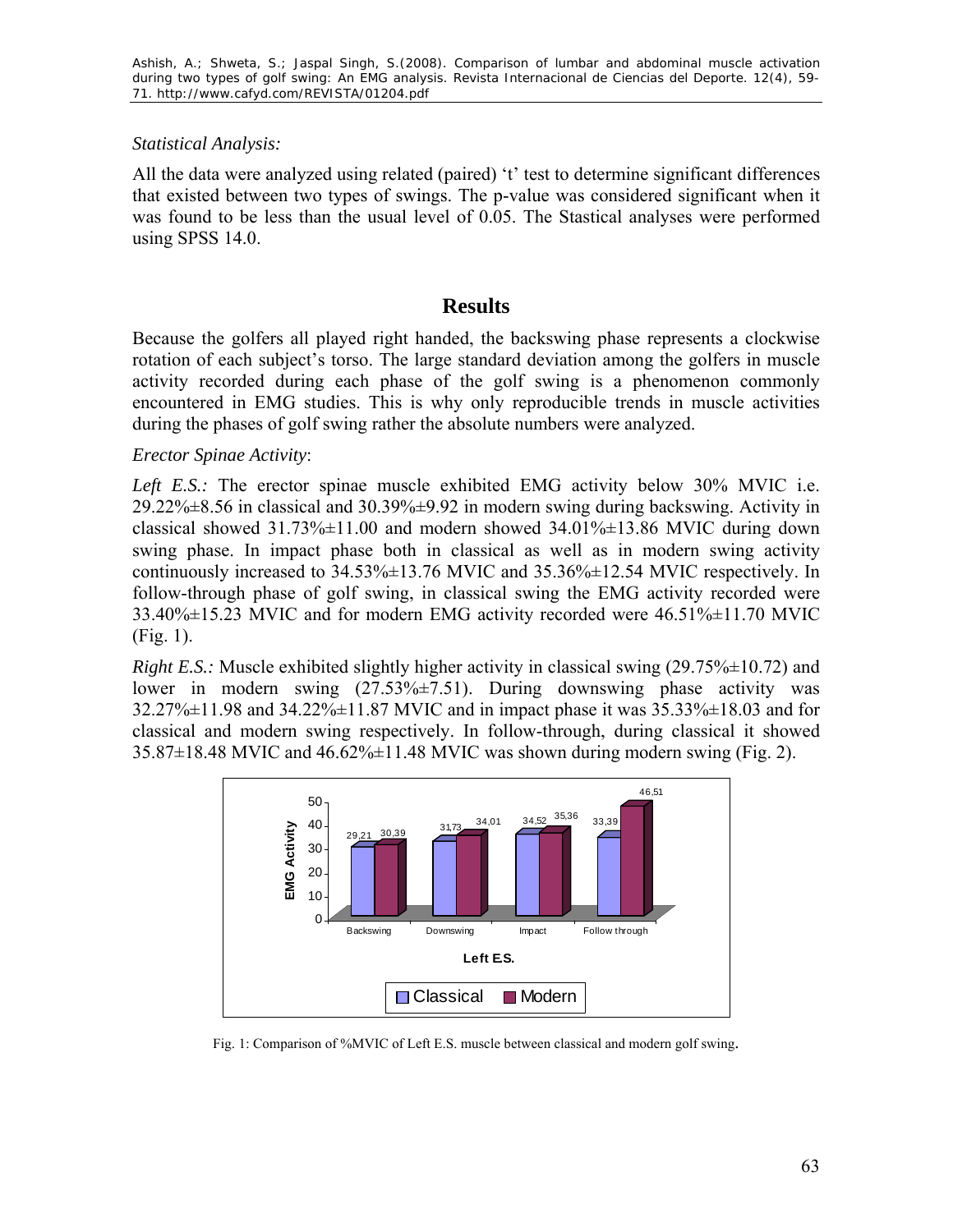Ashish, A.; Shweta, S.; Jaspal Singh, S.(2008). Comparison of lumbar and abdominal muscle activation during two types of golf swing: An EMG analysis. *Revista Internacional de Ciencias del Deporte.* 12(4), 59- 71. http://www.cafyd.com/REVISTA/01204.pdf



Fig. 2: Comparison of %MVIC of Right E.S. muscle between classical and modern golf swing.

#### *External Oblique Muscles*:

*Right E.O.:* The external oblique muscle demonstrated muscle activity of  $18.85\% \pm 13.22$ and 15.78%±9.74 MVIC in the classical and modern swing respectively, during backswing. The activity increased to  $30.47\% \pm 18.23$  and  $21.46\% \pm 18.32$  MVIC respectively for the classical and modern swing during downswing. It remained high in both swings during impact phase  $32.74\% \pm 19.40$  and  $22.85\% \pm 17.01$  in classical and modern swing respectively. During follow-through, EMG activity recorded was found to be 35.20%±26.37 in the classical and 34.94%±34.18 in the modern swing (Fig. 3).

*Left E.O.: During backswing it demonstrated 20.63±12.12 and 16.10%±8.07 MVIC activity* in classical and modern swing respectively. The activity during downswing increased to 26.86±13.28 and 22.13%±14.74 for the classical and modern swing respectively. It remained increased during impact phase where it was recorded 28.19±14.84 in the classical and 26.49%±19.49 in the modern swing. In follow-through phase, it exhibited 30.50%±17.22 and 28.32%±14.93 MVIC in the classical and modern swing respectively (Fig. 4).



Fig. 3: Comparison of %MVIC of Right E.O. muscle between classical and modern golf swing.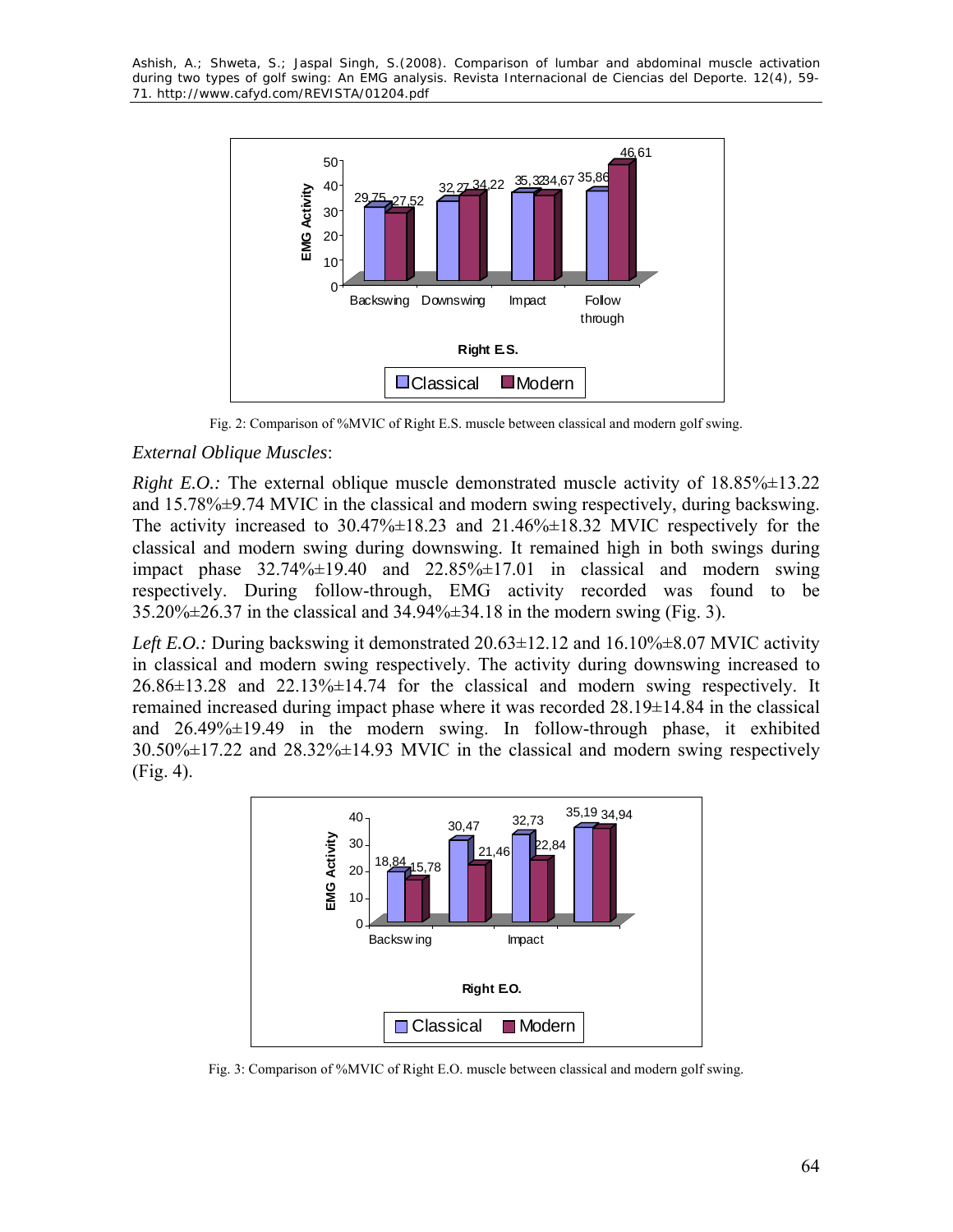

Fig. 4: Comparison of %MVIC of Left E.O. muscle between classical and modern golf swing.

## *Internal Oblique Muscles*:

As explained in the general procedure of materials and methods section, the internal oblique muscle was taken during both types of recordings i.e. one when E.S. muscle was used and one when E.O. muscle was used. Only the higher values of I.O. were taken for data analysis. This method was adopted to look for reproducibility of the golf swings and we found that activity of I.O. was approximately same in both methods.

*Right I.O.:* The internal oblique muscle demonstrated muscle activity of 22.37% $\pm$ 10.52 and 20.31%±7.17 MVIC in the classical and modern swing respectively, during backswing. The activity increased to  $27.94\% \pm 17.20$  and  $23.90\% \pm 14.76$  MVIC respectively for the classical and modern swing during downswing. It remained high in both swings during impact phase  $29.44\% \pm 19.49$  and  $26.02\% \pm 19.28$  in classical and modern respectively. During followthrough, it exhibited  $32.83\% \pm 25.52$  in the classical and  $26.35\% \pm 12.43$  in the modern swing (Fig. 5).

*Left I.O.:* During backswing it demonstrated  $22.71\% \pm 12.87$  and  $19.64\% \pm 9.40$  MVIC activity in classical and modern swing respectively. The activity during downswing increased to  $39.30\% \pm 28.53$  and  $24.27\% \pm 16.73$  for the classical and modern swing respectively. It remained higher during impact phase where it showed 37.53%±33.79 in the classical and  $25.82\% \pm 15.35$  MVIC in the modern swing. In follow-through phase, it exhibited 41.44% $\pm$ 35.55 and 30.70% $\pm$ 20.46 MVIC in the classical and modern swing respectively (Fig. 6).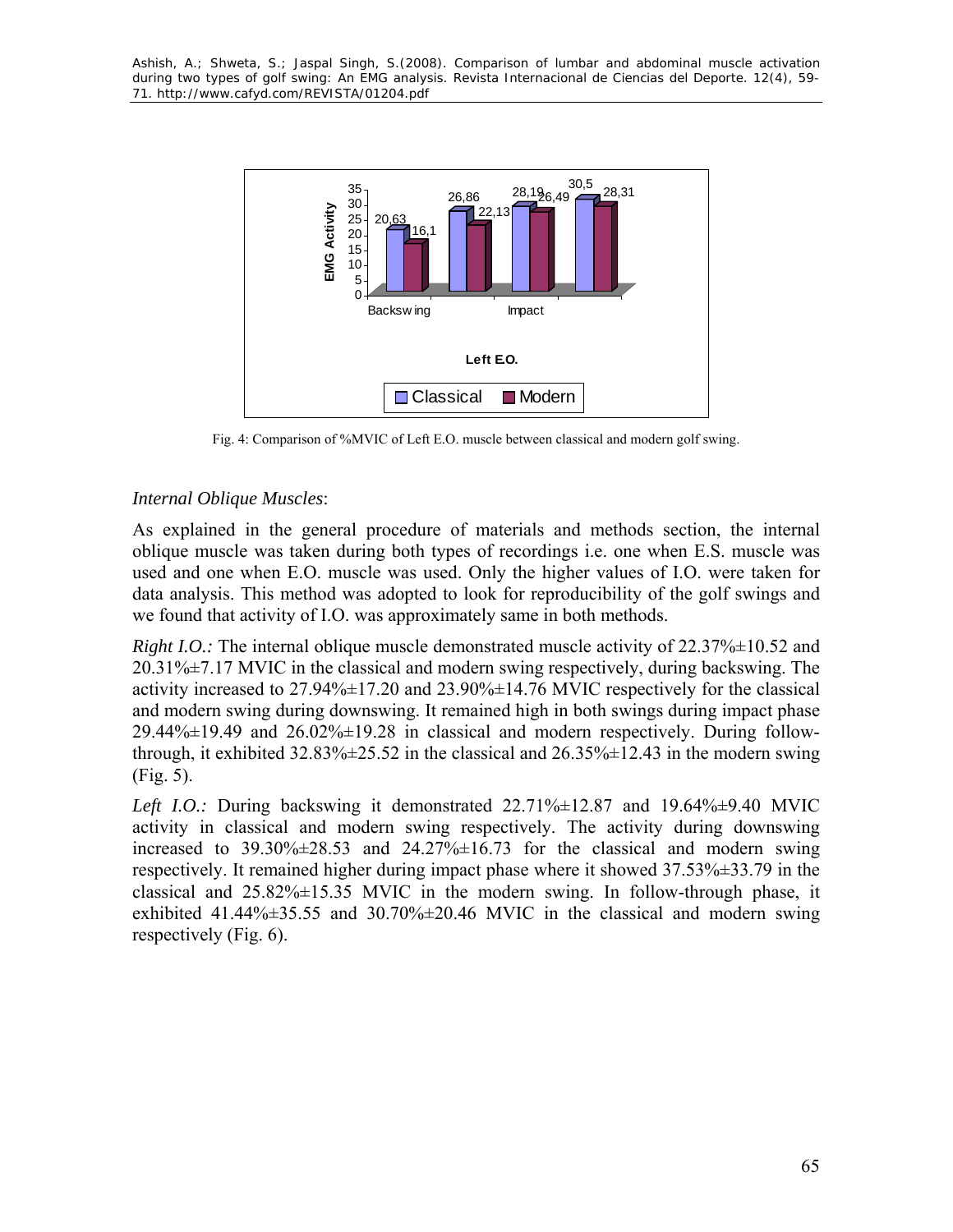

Fig. 5: Comparison of %MVIC of Right I.O. muscle between classical and modern golf swing.



Fig. 6: Comparison of %MVIC of Left I.O. muscle between classical and modern golf swing.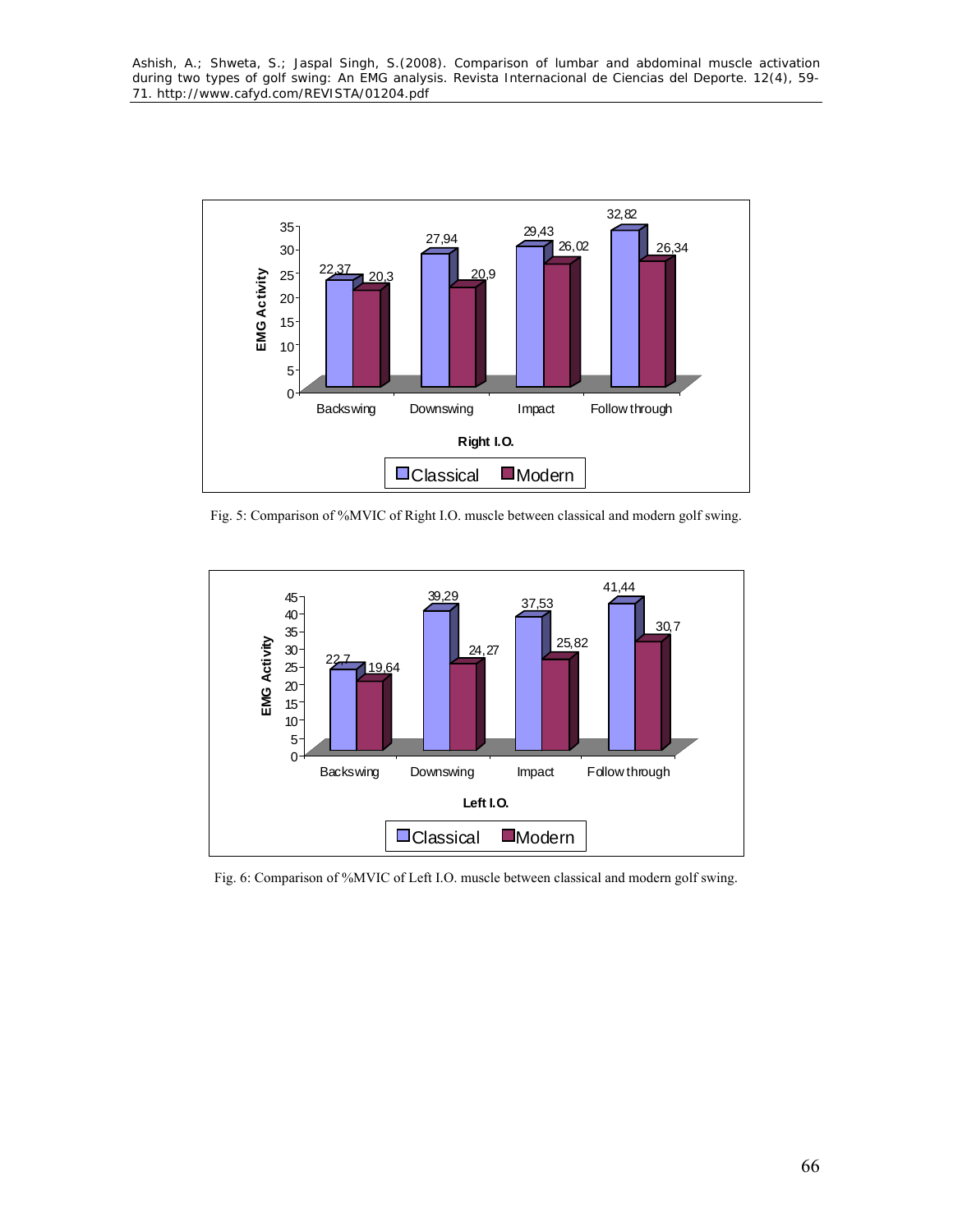# **Discussion**

The result of this study on the activation of trunk muscles during the golf swing gives the sport physiotherapist an element on the specificity, thus helping him in understanding the technicalities of the popular sport golf.

The purpose of this study is to find out if there exists any difference in SEMG activity of lumbar and abdominal muscles during two different types of golf swing i.e. 'Classical' and 'Modern'.

In the current study, comparison was made between Classical and Modern golf swing for selected lumbar and abdominal muscles. Though studies in the past (Hume et al. 2005) have determined the injury patterns during golf swing, golf kinetics and kinematics and also muscle activation pattern (McHardy et al. 2005) and motor recruitment during golf swing no reference of which type of swing was studied has been made.

The backswing phase is actually a coiling or loading of the body that enhances the distance traveled in forward arc of motion. It is characterized by right axial rotation of the body. The distance traveled contributes to both club head velocity and the kinetic energy that will later be passed on the ball. The top of the backswing may also stretch the trunk muscles, thus facilitating their action in forward swing. The left E.O. and right I.O. contracts to aid this trunk rotation in the backswing. Muscle activities of both right and left E.O. (fig. 3, 4) and I.O. (fig. 5, 6) during back swing were found to be lower in modern swing as compared to classical swing in our present study; though not statistically significant ( $p$  $> 0.05$ ). These muscle activities were found to be comparable with previous EMG studies done on trunk muscles (Pink et al. 1993) (Watkins et al. 1996).

Further, on comparing these values with other previous studies, the values of E.S. activity in modern swing were higher than that of EMG activity during backswing done in prior researches. On comparing muscle activity of E.S. muscle in our study we found that it was higher (though not statistically significant) for left side E.S. (fig. 1) muscle in modern swing and lower in right E.S. (fig. 2) than the classical swing.

We suggest that this phenomenon arises due to more work done by the corresponding muscle, which results in higher torque production at the lumbar spine. McHardy et al. (2006) also suggested that there was less torque production in lumbar spine during classical swing due to a larger hip turn.

We hypothesized that there were two possible reasons for less EMG (%MVIC) activity of I.O. and E.O. muscle in modern swing. Firstly we could hypothesize that the muscle was electrically silent during this type of swing and the second hypothesis was that the muscle was not fully activated to its full potential during this particular phase. As the movement pattern of classical swing and modern swing during the backswing phase is approximately parallel (McHardy et al. 2007). Thus, the chances of first assumption are not likely to be correct and I.O. and E.O. muscle should also be recruited to a similar extent. It is likely that the limited lumbopelvic rotation to the right which occurs during modern swing was the reason behind the lower activities of these muscles which we found in modern swing when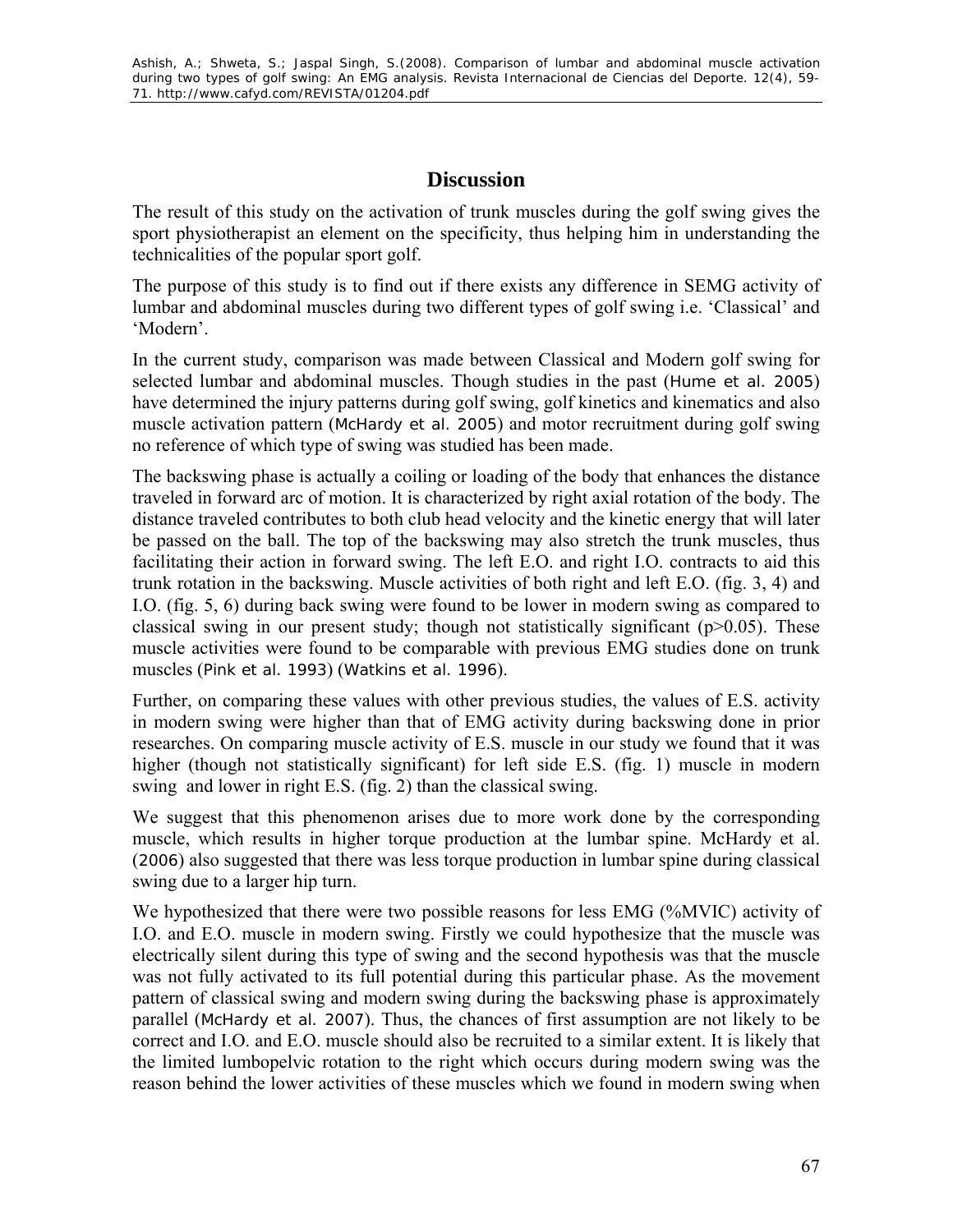compared with classical swing. McHardy et al. (2005) has also suggested about the limited lumbopelvic rotation in his study.

The downswing is often reported as being made up of two arbitrary components, the forward swing (the early down swing) and the acceleration phase, which begins when the club is parallel to the ground. The early phase of downswing (forward swing) is characterized by the return of the body back to the ball in preparation to hit it. Throughout this phase the gravity and rotational forces were resisted to maintain body position and since the subjects were falling forward while rotating from the right side to the left side, it is logical that right E.S. were more involved in countering gravity. It was evidenced by the enhanced EMG activity in the right side as opposed to the left side (fig. 1, 2).

These E.S. activities were found to be more (not statistically significant) in modern swing than classical swing (fig. 1, 2) and we speculate this is a result of compromised E.O. and I.O. muscle activity in modern swing. Electrical activity of E.O. (fig. 3, 4) and I.O. (fig. 5, 6) during classical swing were found to be high with a statistically significant ( $p \le 0.05$ ) increase in right E.O. (fig. 3) and left I.O. (fig. 6) than contra lateral side in comparison to modern swing. This can be again due to less lumbopelvic rotation which occurs during backswing phase of modern swing as there is less stretch shortening cycle activity (in which muscle is stretched prior to shortening) of E.O. and I.O. occurs (Hume et al. 2005). Also oblique muscle functioned for flexion and rotation (Morris et al. 1962), which is limited in modern swing as suggested in literature, resulting in lower electrical activities of these muscles.

All these activities of E.S., E.O. and I.O. during both types of swings were found to be lower than what was said in prior researches. This may be due to highly individualistic nature of golf swing; difference in population kinanthropometric variables such as somatotype, body fat percentage and other values. This idea was also supported by a study done by (McHardy et al. 2006) which concluded that while studying golf swing various factors such as age, height, weight and flexibility of individuals should be taken into consideration.

Although the impact phase of the golf swing is a specific point in time, and instantaneous muscle activity is difficult to evaluate. There is fairly consistent level of EMG activity bilaterally in E.S., E.O. and I.O. muscles and statistically significant  $(p<0.05)$  decrease in right E.O. (fig. 3) activity in modern swing. As discussed above, it has been shown that the oblique muscles are more responsible for the rotation (Asmussen et al. 1962) that continues to occur and that the oblique muscles play a role bilaterally (Morris et al. 1962). Right side of Obliques (fig. 3, 5) was found to be more active than the left side (fig. 4, 6) which shows continuous rotation of the trunk back to the ball from the right, rotated (backswing) position. Also, since motion is continuously moving centrally (i.e. club is closer to, and in line with the body), both sides of E.S. muscle are now needed to counteract gravitational forces. Hence, very analogous values of EMG were reported (fig. 1, 2).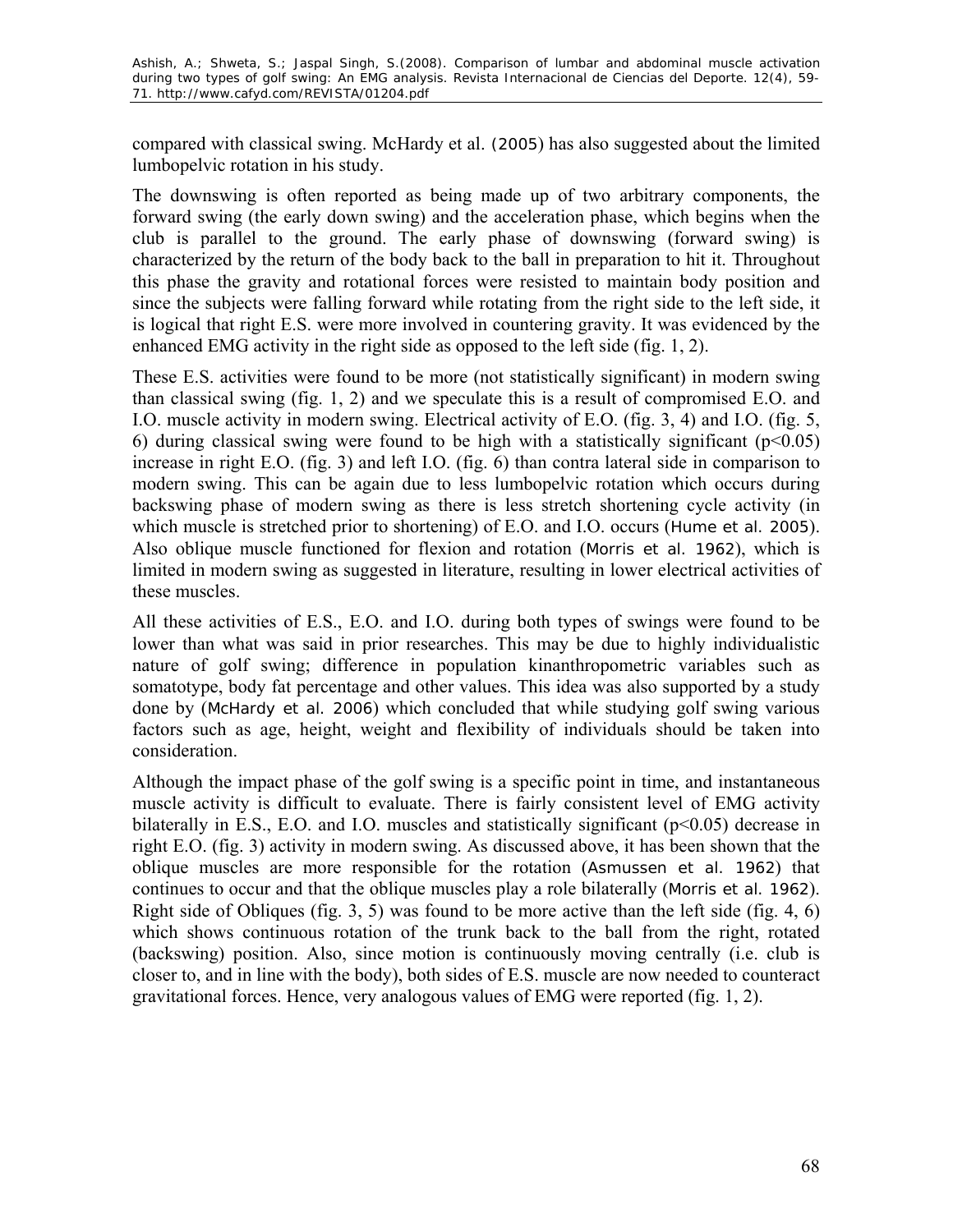Once the ball had been hit (follow-through), E.O. (fig. 3, 4) and I.O. (fig. 5, 6) activity increased to some extent and noticeable but insignificant  $(p>0.05)$  change were reported in E.O. and I.O. muscles, which may be due to continuous axial rotation of trunk. This show stability and mobility function of oblique muscles (Pink et al. 1993) (Lindsay et al. 2001).

Activity in E.O. (fig. 3, 4) and I.O. (fig. 5, 6) during modern swing continued to be lower than the classical swing. The E.S. muscle activity during follow-through phase was still notable, but the intensity was significantly higher  $(p<0.05)$  in modern swing in comparison to classical swing with left side showing more activity than right side (fig. 1, 2). This shows more work done by both E.S. muscles during modern swing in comparison to classical swing. This may be due to the reverse "C" position of spine which it attained during follow-through phase in modern swing. Thus it imparts more loads on lumbar musculature and posterior elements (Batt, 1993). It also results in degenerative changes in the lumbar spine (Stover et al. 1976). We suggest that here trunk continually rotates toward left side against gravity and falling backward to maintain reverse "C" position (more load on left side) which results in greater left E.S. activity than the right side (fig. 1, 2).

Grimshaw et al. (1999) in their study proposed that a higher level of muscle activity, coupled with the technique of the golfer indicates that the golfers may have experienced higher compressive and torsional loads in the lumbar spine. Thus results of our study indicates that these higher muscle activity in right and left E.S. during modern swing may predispose a golfer to more compressive force in the lower back, compared with the forces of classical swing.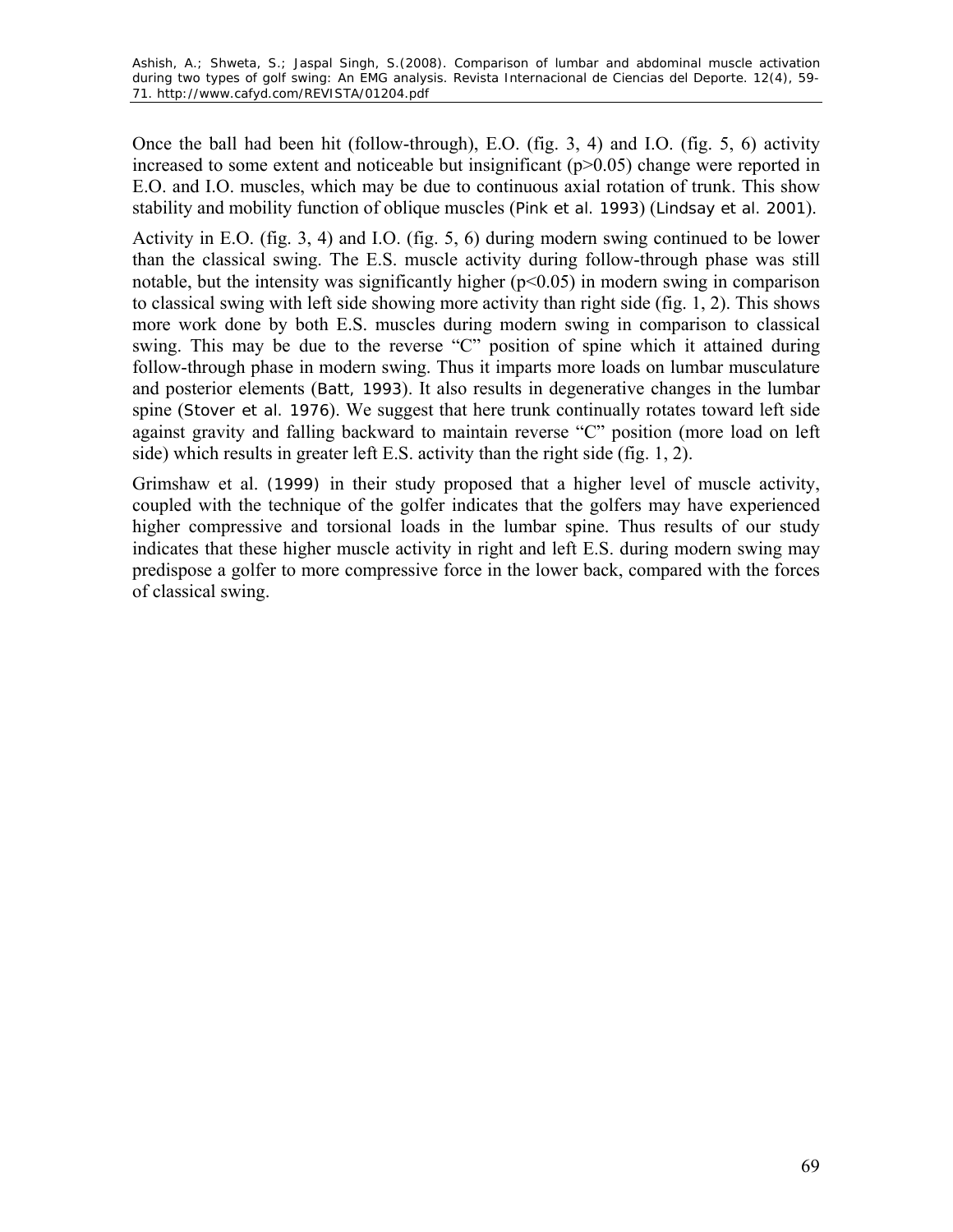# **Conclusion**

Throughout the uncoiling of the golf swing (phases of down swing, impact and followthrough), the abdominal and erector spinae muscles revealed relatively high and constant activity. This demonstrates the importance of the trunk muscles, as well as the potential for these muscles to fatigue (more chances in case of E.S.).

While the forces encountered in the lower back during the different swings have not been quantified, EMG evidence proposes that the modern golf swing produces more extension forces in the lower back compared with the forces of classical swing.

In this study, activation patterns of E.S., E.O. and I.O. muscles in Classical swing differs from activation patterns of same muscle when golfers performed Modern swing. Significant differences in E.S., E.O., and I.O. muscle activity may suggest inappropriate recruitment of these muscles in golfers during the modern swing.

# **Suggestions for future studies**

There exists a need of targeted research into the force experienced by golfer during both type of swings. Also need of research arises to look for effect of swing type on both high and low skilled players? Further epidemiologic investigation into the type of swing used by golfers who suffered from low back injuries is required.